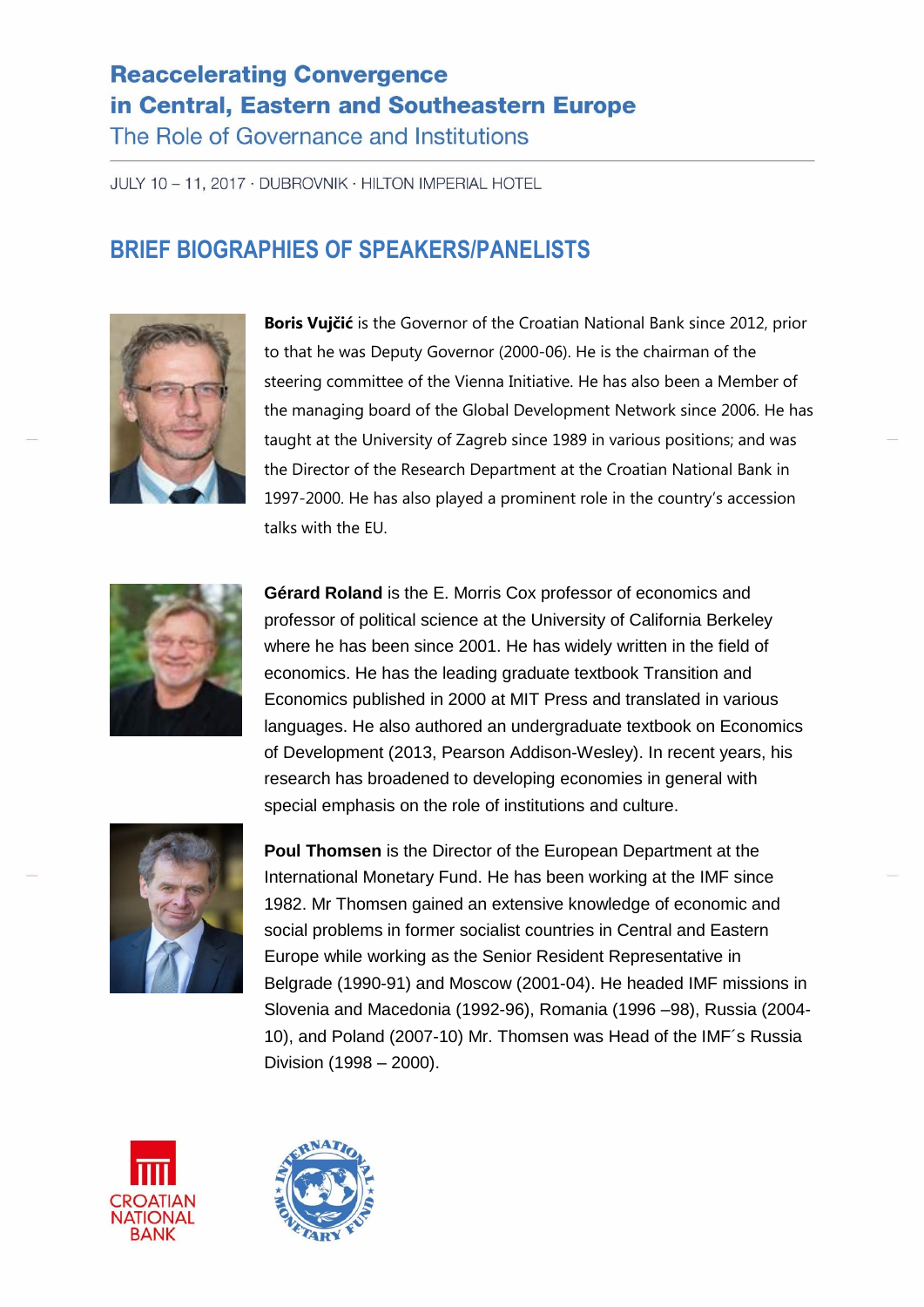

**Jörg Decressin** is the Deputy Director, of the European Department at the, International Monetary Fund. He joined the IMF in 1993. Until early 2014, he was the Deputy Director of the Research Department in charge of the IMF´s World Economic Outlook and multilateral surveillance work for the G-7 and G-20. Mr Decressin has written numerous scientific research papers and publications on labour and capital market adjustment, fiscal policy and financial integration in Europe, and on deflation.



**Laura Papi** is Assistant Director in the European Department of the International Monetary Fund, heading the Emerging Economies Unit. She leads the work for the Regional Economic Issues Report for Central, Eastern, and Southeastern Europe. She has about 25 years of experience, of which 21 at the IMF, focused on emerging markets covering all regions. She has worked on a broad range of countries and, most recently was IMF mission chief for South Africa and India. Previously, she worked as Associate Director at Deutsche Bank, London, in Emerging Market Research focusing on Turkey and Emerging Europe (1997 – 2000).



**Luis-Felipe Lopez-Calva** is a Practice Manager in the Poverty & Equity Global Practice for the Europe and Central Asia region. Luis-Felipe was the co-Director of the World Development Report 2017: Governance and the Law. Previously, he was Lead Economist and Regional Poverty Advisor in the Europe and Central Asia region, and until 2013 was Lead Economist in the Poverty, Equity and Gender Unit at the World Bank. He has also served as Chief Economist for Latin America and the Caribbean at the United Nations Development Program in 2007-10. He has been an Ivy League Exchange Scholar at Harvard University as well as Visiting Scholar at Stanford University and the World Institute for Development Economics Research (WIDER).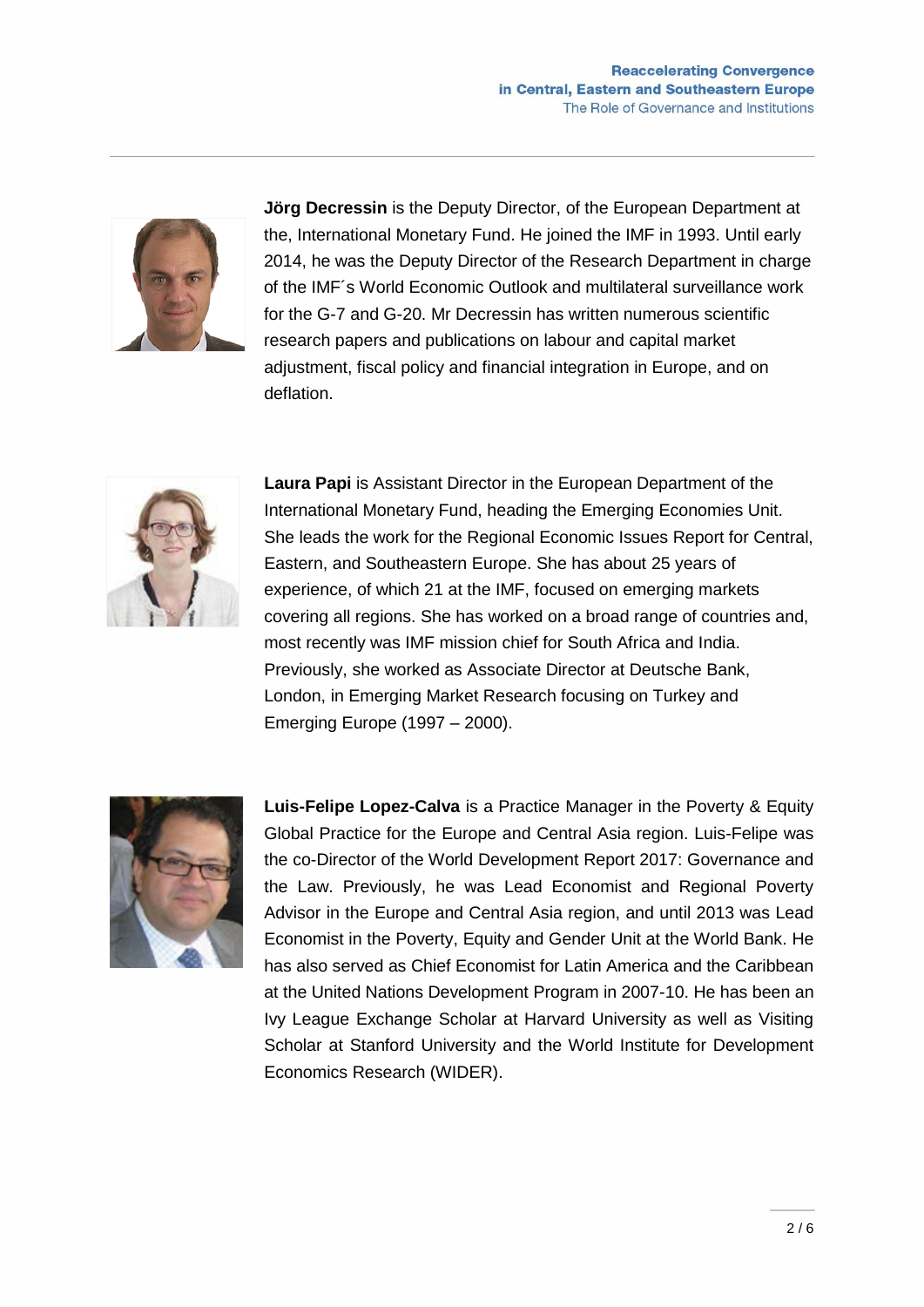

**Servaas Deroose** has been Deputy Director-General at the European Commission's Directorate-General for Economic and Financial Affairs since 2010. In this capacity, he coordinates the DG's work on EU Governance, EU Semester, fiscal policy and international economic adjustment programs. He has been a member of the Economic and Financial Committee since 2005. Since joining the European Commission in 1985, he worked in the field of macroeconomic surveillance (economic forecasts; economic policy coordination; budgetary policy) and EMU-related issues (economic convergence; euro adoption; imbalances). Mr. Deroose also was a researcher at the Economics Faculty of the University of Ghent.



**Anders Åslund** is a senior fellow at the Atlantic Council and an adjunct professor at Georgetown University. He is a leading specialist on the East European economies. Dr. Åslund has advised the Russian and Ukrainian governments. Previous employments include the Peterson Institute for International Economics, Carnegie Endowment for International Peace and the Brookings Institution. He has been a professor at the Stockholm School of Economics and was the founding director of the Stockholm Institute of Transition Economics. He has worked as a Swedish diplomat in Moscow, Poland, Geneva and Kuwait. He is the author of 14 books, most recently with Simeon Djankov, Europe's Growth Challenge (OUP, 2017).



**Martina Dalić is** Deputy Prime Minister and Minister of Economy, [Small](https://en.wikipedia.org/wiki/Ministry_of_Economy_(Croatia))  [and Medium Entrepreneurship and Crafts](https://en.wikipedia.org/wiki/Ministry_of_Economy_(Croatia)) since 2016. She is the first female Minister of Economy (excluding [Tamara Obradović-Mazal's](https://en.wikipedia.org/w/index.php?title=Tamara_Obradovi%C4%87-Mazal&action=edit&redlink=1) twoday acting tenure in 2012). She was previously Croatia's first and to date only female [Minister of Finance](https://en.wikipedia.org/wiki/Ministry_of_Finance_(Croatia)) 2010-11. She was Deputy Chief Negotiator for EU accession 2005-08. In 2011-15 she was a member of parliament, and in 2015 became a Permanent Public Financial Management Advisor at the IMF.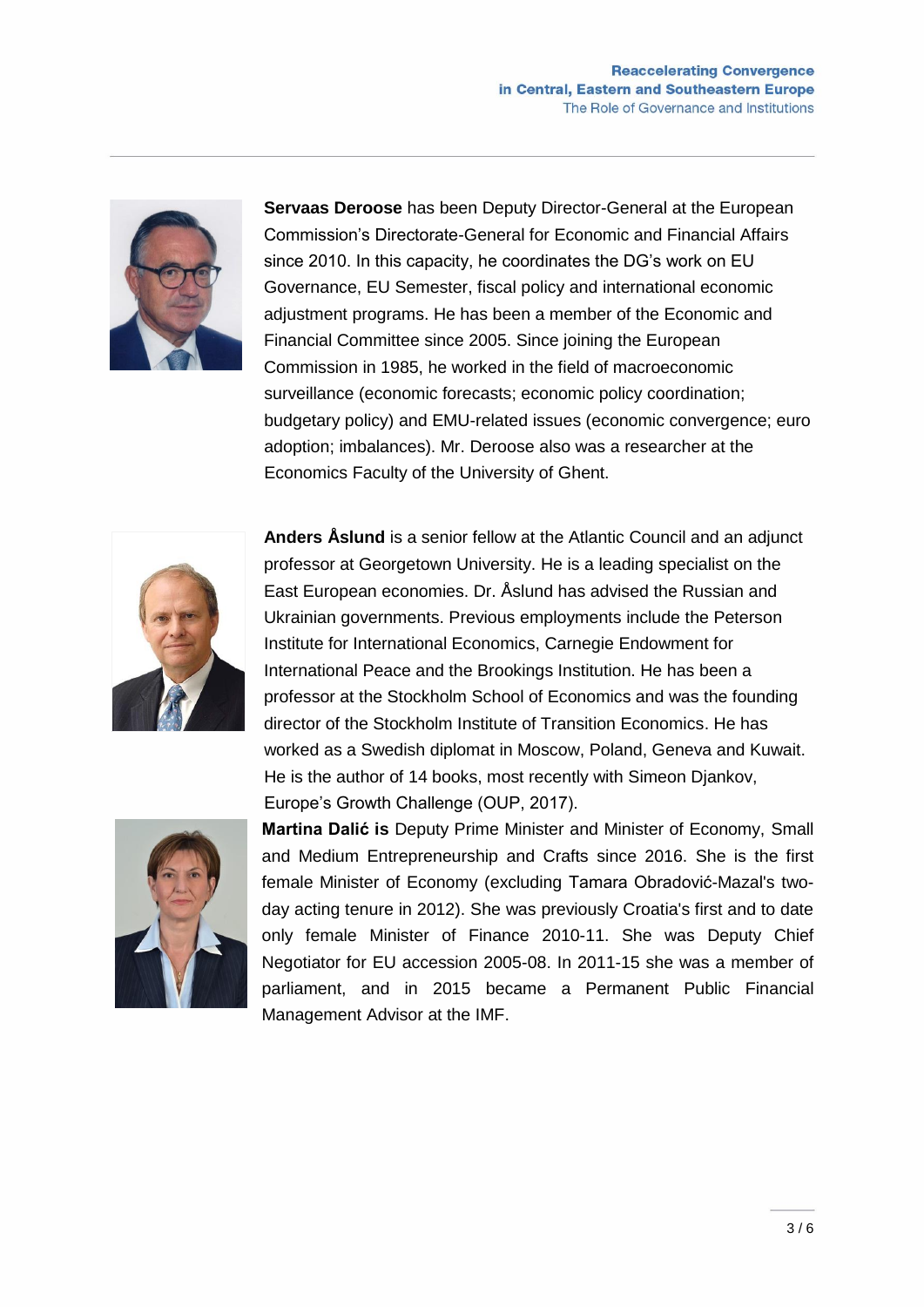

**Alina Mungiu-Pippidi** is a governance scholar and civil society activist, who created the Romanian anticorruption civil society coalition "Clean Romania!". Her work was published in various journals, most notably as 'Becoming Denmark: How Societies Build Control of Corruption' (Social Research, 2014) and 'Corruption: Good Governance Needed to Power Innovation' (Nature, 2015). She designed several good governance assessment methodologies used by development institutions. She chairs the European Research Centre for Anticorruption and State-Building (ERCAS) at Hertie School of Governance in Berlin, where she teaches democratization and comparative public policy.



**Sergei Guriev** is the Chief Economist of the European Bank for Reconstruction and Development (EBRD). He joined the EBRD in 2016 after running the New Economic School in Moscow in 2004-13 and serving as a tenured professor of economics at Sciences Po, Paris in 2013-16. Mr. Guriev's research interests include political economics, labor mobility, corporate governance and contract theory. Mr. Guriev has published in several international refereed journals including American Economic Review and Review of Economic Studies. He has been a board member of various companies, including Sberbank, E.ON Russia, Alfa-Strakhovanie Insurance Company. He is also the President of the Society for Institutional and Organizational Economics and a Research Fellow at the Centre for Economic Policy Research, London.



**Minister Peter Kažimir** is serving his second consecutive four-year term as Finance Minister of Slovak Republic after being reappointed in March 2016. He was first appointed as Deputy Prime Minister and Minister of Finance in April 2012. In 2006, he was appointed State Secretary of the Ministry of Finance. From 1993 to 2006, Mr. Kažimír worked in the field of industrial real estate and business restructuring. Between 2001 – 2006, he was a member of the Supervisory Board at the DDP Credit Suisse Life and Pensions. From 2010 to 2012, he was a Member of Parliament and Vice-Chairman of the Finance and Budget Committee. Since 2010 he has also been the Vice-Chairman of Social Democrats (SMER-SD).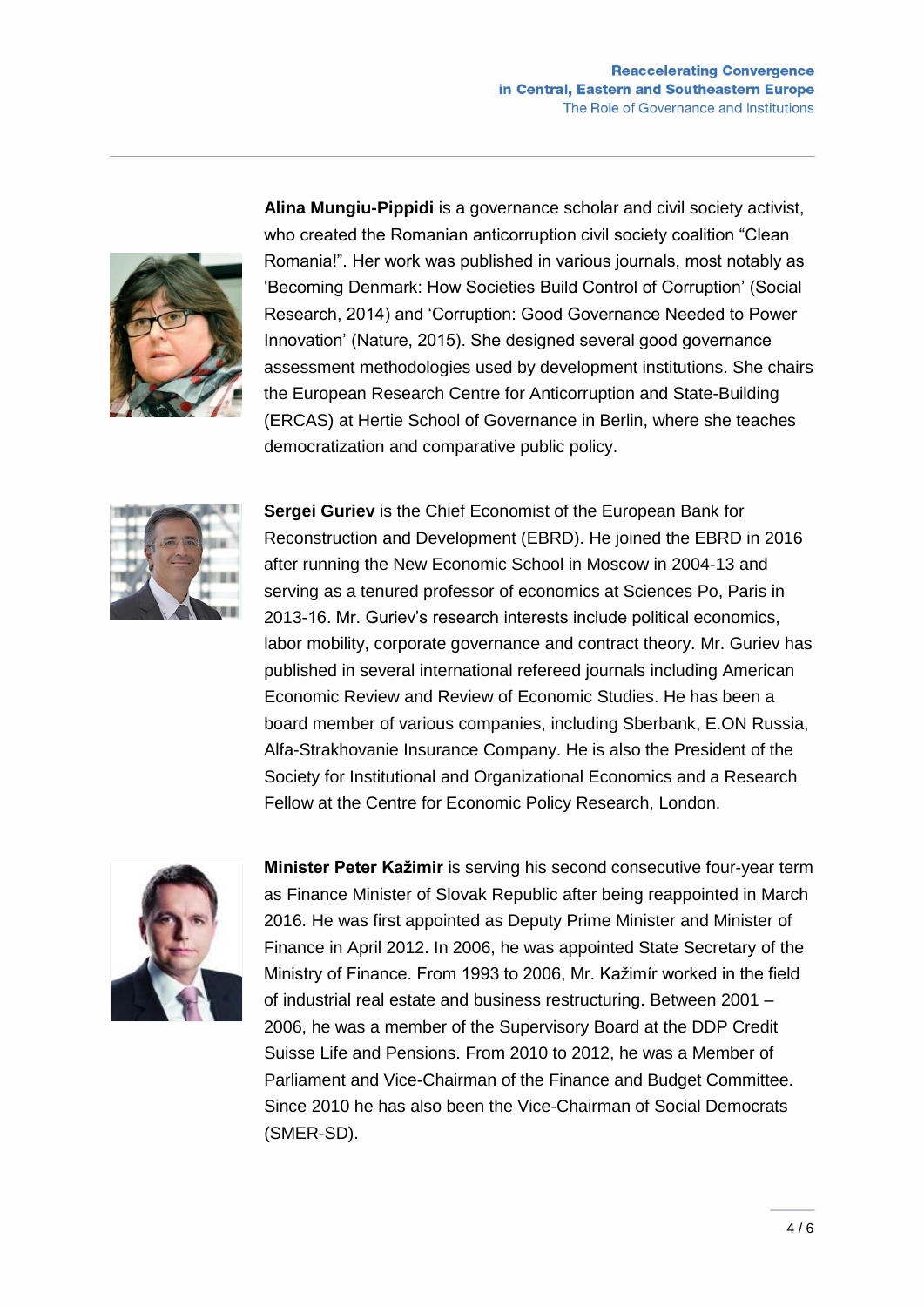

**Oleksandr Danyliuk**. He has been Ukraine's Minister of Finance since April 2016. Previously, he was the President's representative at the Cabinet of Ministers and later Deputy Head of the Presidential Administration (2014-15). He has worked as a consultant and investment manager in several companies, including Alfa Capital Western NIS Enterprise Fund (WNISEF) in Ukraine, and McKinsey & Company's London and Moscow offices. He also chaired the Rurik Investment fund that operated in London and Luxembourg (2010-16).



**Jan Švejnar** is the James T. Shotwell Professor of Global Political Economy and Director of the Center on Global Economic Governance at Columbia University. He is a Fellow of the European Economic Association and Research Fellow of the Center for Economic Policy Research (London) and Institute for the Study of Labor (IZA) in Bonn. He was honored with a Neuron Prize for lifelong achievement from the Karel Janeček Endowment for Research and Science in 2012, and the 2015 IZA Prize in Labor Economics from the Institute for the Study of Labor. In 2008, he was one of two presidential candidates in the Czech Republic.



**Karen Tso** has extensive business and journalistic experience of more than 15 years as a reporter and commentator for television, radio, print and digital, in both developed and emerging markets. Based in London, she co-anchors CNBC International, a flagship program in Europe, Middle East and Africa, Squawk Box, a fast-paced three-hour show that sets the daily news agenda.



**Madame Christine Lagarde** has served as the eleventh and first woman Managing Director of the IMF since July 2011. She started her second five-year term in July 2016. A lawyer by background, she practiced for 20 years with the international law firm Baker & McKenzie, where she became Global Chairman in 1999. In 2005, Christine Lagarde joined the French government as Trade Minister. Two years later, she